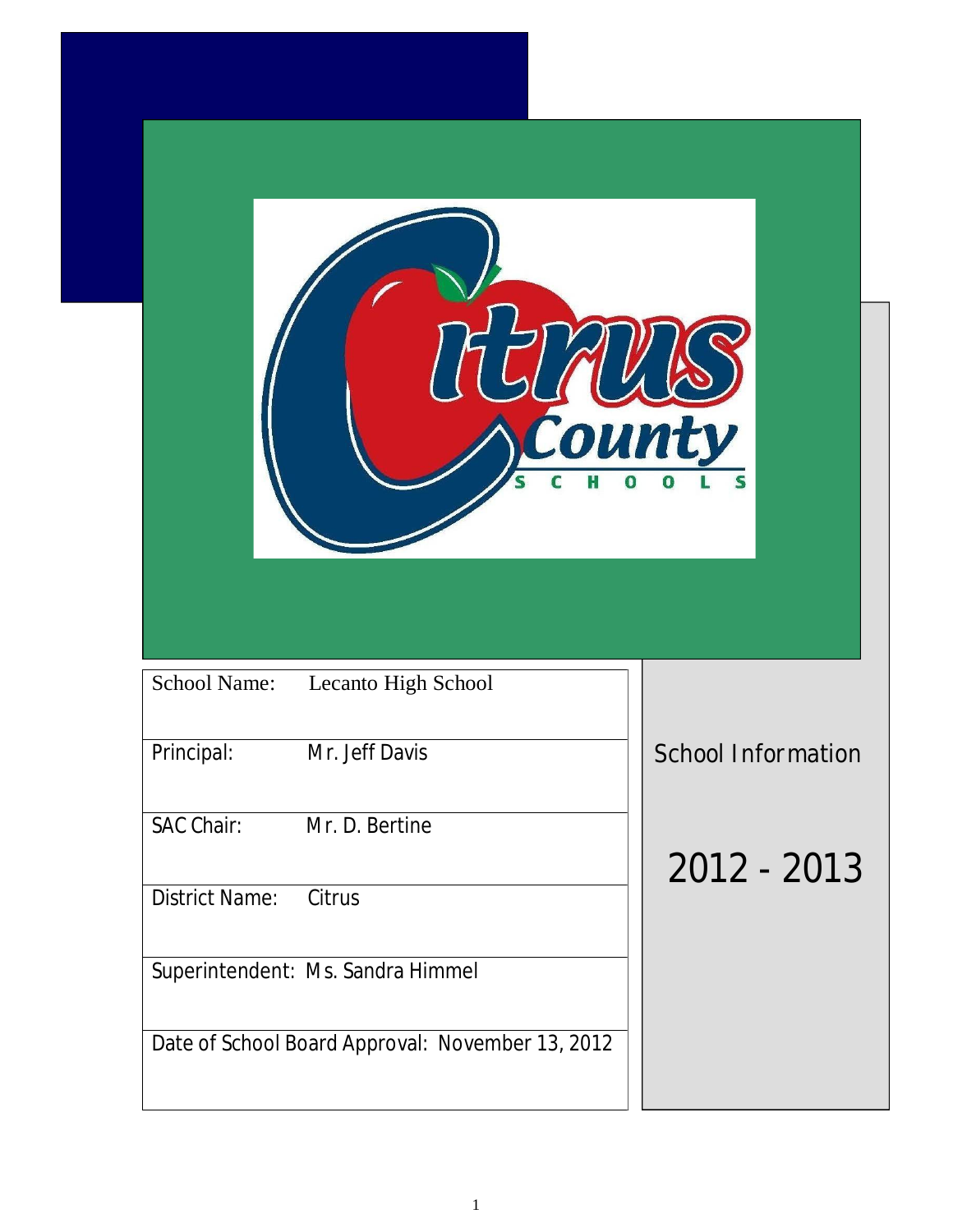## **Student Achievement Data:**

The following links will open in a separate browser window.

School Grades Trend Data (Use this data to complete Sections 1-4 of the reading and mathematics goals and Sections 1 and 2 of the writing and science goals.)

Florida Comprehensive Assessment Test (FCAT)/Statewide Assessment Trend Data (Use this data to inform the problem-solving process when writing goals.)

**High School Feedback Report** 

K-12 Comprehensive Research Based Reading Plan

## **Administrators**

List your school's administrators and briefly describe their certification(s), number of years at the current school, number of years as an administrator, and their prior performance record with increasing student achievement at each school. Include history of school grades, FCAT/Statewide Assessment performance (Percentage data for Achievement Levels, Learning Gains, Lowest 25%), and Ambitious but Achievable Annual Measurable Objective (AMO) progress.

| Position               | Name                     | Degree(s)/<br>Certification(s)                                                                                                  | Number<br>of Years at<br>Current<br>School | Number of<br>Years as an<br>Administrator | Prior Performance Record (include prior<br>School Grades, FCAT/Statewide Assessment<br>Achievement Levels, Learning Gains, Lowest<br>25%), and AMO progress along with the<br>associated school year)                                                                                                                                                                                                                                                                                                                                                  |
|------------------------|--------------------------|---------------------------------------------------------------------------------------------------------------------------------|--------------------------------------------|-------------------------------------------|--------------------------------------------------------------------------------------------------------------------------------------------------------------------------------------------------------------------------------------------------------------------------------------------------------------------------------------------------------------------------------------------------------------------------------------------------------------------------------------------------------------------------------------------------------|
| Principal              | Mr. Jeff Davis           | BA in History;<br>MA of Science<br>in Educational<br>Leadership                                                                 | 1                                          | 16                                        | 2011-12 Lecanto High School Grade is not finalized yet.<br>Proficiency: Reading Mastery-59%; Math Mastery-NA;<br>Science Mastery-NA; Writing Mastery – 89% (3 and<br>above). Learning Gains: 60% in reading; 70 % in math.<br>Bottom quartile: 54% in reading 9 <sup>th</sup> and 10 <sup>th</sup> ; 57% in<br>math. EOC - Algebra 75% had mastery. AYP: Not<br>met.                                                                                                                                                                                   |
|                        |                          |                                                                                                                                 |                                            |                                           | 2010-11 Lecanto High School Grade was a B.<br>Proficiency: Reading Mastery 56%; Math Mastery 86%;<br>Science Mastery 40% and Writing Mastery 89% (4 and<br>above). Learning gains: 54% in reading 9th & $10^{th}$ ; 81%<br>in math10th. Bottom quartile: 46% in reading $9th$ & $10th$ ,<br>68% in math 10th. AYP: 90% of criteria satisfied –<br>reading proficiency not met with economically<br>disadvantaged students; math proficiency not met with<br>economically disadvantaged.                                                                |
|                        |                          |                                                                                                                                 |                                            |                                           | 2009-10 Lecanto High School Grade was a B.<br>Proficiency: Reading Mastery 56%, Math Mastery 82%,<br>Science Mastery 44% and Writing Mastery 92%.<br>Learning gains: 62% in reading 9th, 45% in reading 10th,<br>73% in math 9th, 78% in math 10th. Bottom quartile:<br>39% in reading 9th, 26% in reading 10th; 55% in math<br>9th, 66% in math 10th. AYP: 92% of criteria satisfied –<br>reading proficiency not met with economically<br>disadvantaged and students with disabilities; math<br>proficiency not met with economically disadvantaged. |
|                        |                          |                                                                                                                                 |                                            |                                           | 2008-09 Lecanto High School Grade was a C. Reading<br>Mastery 49%, Math Mastery 78%, Science Mastery 44%<br>and Writing 92% AYP: 85% of Criteria Meet – Reading<br>Proficiency not met in the areas of total, white,<br>economically disadvantaged, SWD; Math proficiency not<br>met in the areas of economically disadvantaged and<br>SWD.                                                                                                                                                                                                            |
| Assistant<br>Principal | Mr. Walter D.<br>Connors | Bachelor of Arts in<br>Physical Education;<br>master of Arts in<br>Education:<br>Educational<br>leadership, School<br>Principal | 29                                         | 21                                        | Repeat information from above                                                                                                                                                                                                                                                                                                                                                                                                                                                                                                                          |
| Assistant<br>Principal | Mrs. Shawyn<br>M. Newman | Bachelor of Science<br>in Education<br>(English Education)                                                                      | 6                                          | 3                                         | Repeat information from above                                                                                                                                                                                                                                                                                                                                                                                                                                                                                                                          |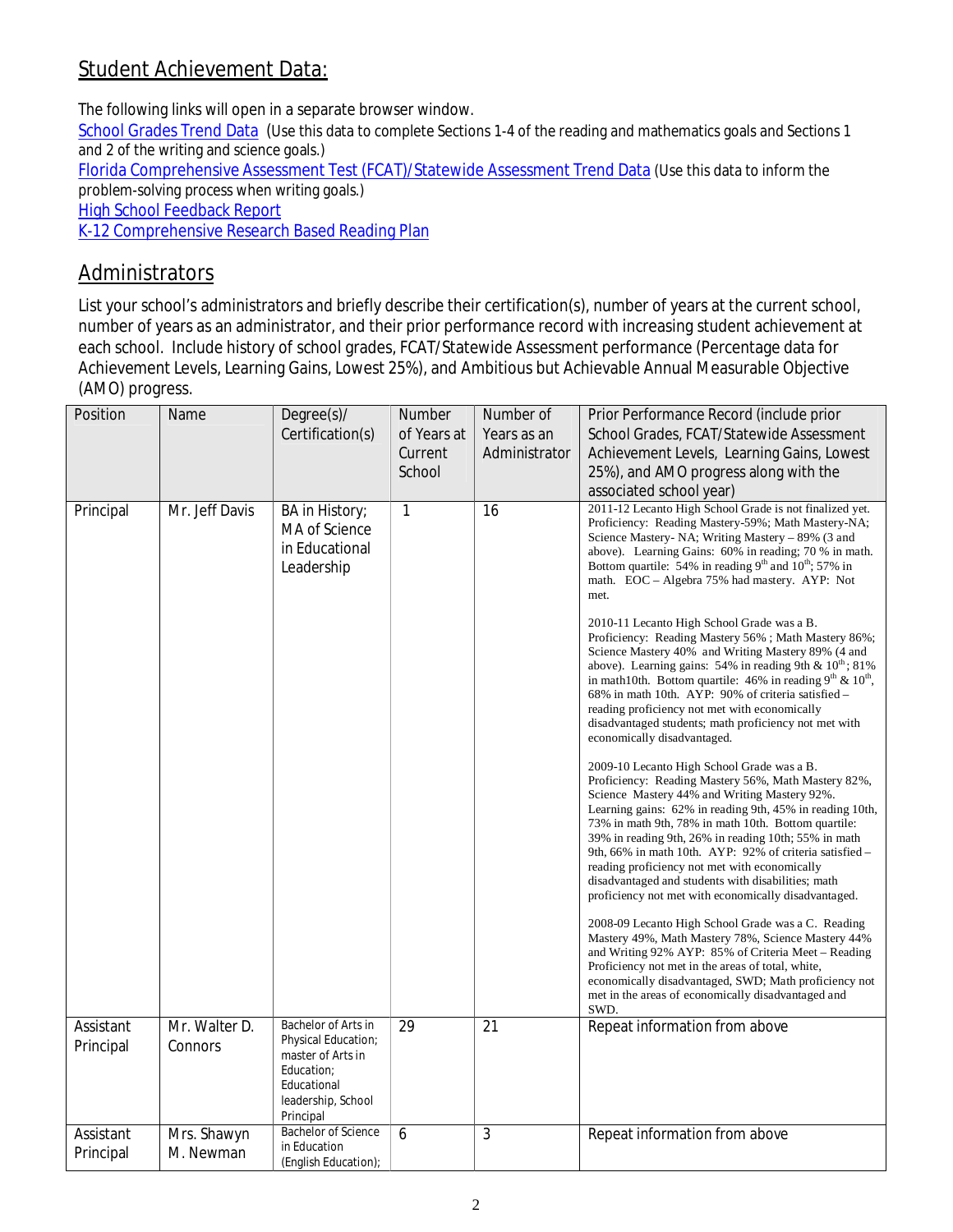|                        |                       | Master of<br>Education<br>(Educational<br>Leadership);<br>Endorsements:<br>Reading, ELL,<br>Educational<br>Leadership, School<br>Principal (all levels) |    |    |                               |
|------------------------|-----------------------|---------------------------------------------------------------------------------------------------------------------------------------------------------|----|----|-------------------------------|
| Assistant<br>Principal | Mr. Tony<br>Whitehead | Bachelor of Arts in<br>Physical Education<br>& Health: Master of<br>Arts in Education: /<br>Physical Education;<br>Educational<br>Leadership            | 11 | 18 | Repeat Information from above |

#### **Highly Effective/Effective Teachers**

Describe the school-based strategies that will be used to recruit and retain high quality, highly effective and effective teachers to the school.

| Description of Strategy                                  | Person Responsible                        | Projected Completion Date |
|----------------------------------------------------------|-------------------------------------------|---------------------------|
| CSLCs (Curricular Small Learning Communities)            | Administrators, Facilitators,<br>Teachers | May 2013                  |
| Data Days                                                | Administration (Department<br>Heads)      | Ongoing                   |
| New teachers partnered with mentor teacher<br>3.         | Administration / District                 | Ongoing                   |
| District New Teacher program (PD 360 / Blackboard)<br>4. | Administration                            | Ongoing                   |
| NGCARPD (Science and Social Studies Teachers)<br>5.      | <b>District Reading Coach</b>             | May 2013                  |

#### **Not-Highly Effective/Not Effective Instructors**

Provide the number of instructional staff that are teaching out-of-field and/or who are NOT highly effective/not effective (this would include *needs improvement, unsatisfactory* teachers overall rating). \*When using percentages, include the number of teachers the percentage represents (e.g., 70% [35]).

| Number of staff that are teaching out-<br>of-field/ and who are not highly<br>effective. | Provide the strategies that are being implemented to<br>support the staff in becoming highly effective                                                                                                            |  |  |
|------------------------------------------------------------------------------------------|-------------------------------------------------------------------------------------------------------------------------------------------------------------------------------------------------------------------|--|--|
| 10                                                                                       | All the teachers that are out-of-field/ and who are not<br>highly effective are either working on their reading or ELL<br>endorsement or having their new certification put on their<br>professional certificate. |  |  |

### **Staff Demographics**

Please complete the following demographic information about the instructional staff in the school.

\*When using percentages, include the number of teachers the percentage represents (e.g., 70% (35)).

| Total<br>Number of<br>Instructional<br>Staff | % of First-<br>Year<br><b>Teachers</b> | $%$ of<br>Teachers<br>with 1-5<br>Years of<br>Experience | $%$ of<br><b>Teachers</b><br>with 6-14<br>Years of<br>Experience | $%$ of<br>Teachers<br>with $15+$<br>Years of<br>Experience | $%$ of<br>Teachers<br>with<br>Advanced<br><b>Degrees</b> | % Highly<br>Effective<br>Teachers | % Reading<br>Endorsed<br>Teachers | $\%$<br><b>ESOL</b><br>Endorsed<br>Teachers |
|----------------------------------------------|----------------------------------------|----------------------------------------------------------|------------------------------------------------------------------|------------------------------------------------------------|----------------------------------------------------------|-----------------------------------|-----------------------------------|---------------------------------------------|
| 115                                          | 1%                                     | 22%                                                      | 36%                                                              | 42%                                                        | 44%                                                      | 91%                               | 20%                               | 15%                                         |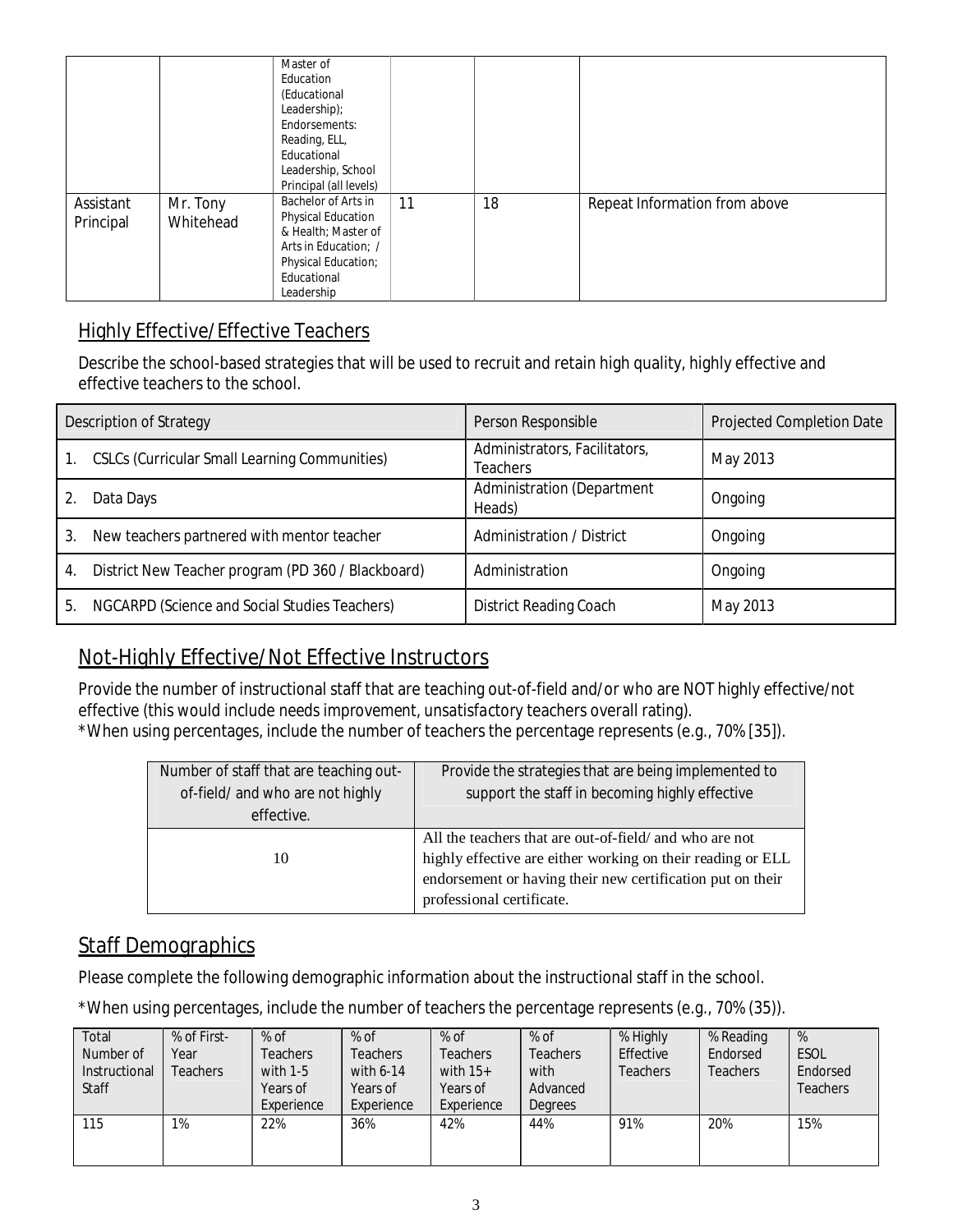### **Multi-Tiered System of Supports (MTSS) /Response to Instruction/Intervention (RtI)**

**School-Based MTSS/RtI Team**

Identify the school-based MTSS Leadership Team. *Principal, Assistant Principal, Guidance Counselor(s), Department Heads, Assessment Specialist, Dean(s)*

Describe how the school-based MTSS Leadership Team functions (e.g., meeting processes and roles/functions). How does it work with other school teams to organize/coordinate MTSS efforts?

The MTSS will meet quarterly to design the RtI processes, roles, and functions for the high school level. The MTSS *team will review data, target specific student groups, coordinate interventions for targeted groups, assess results, and implement revised student goals.*

Describe the role of the school-based MTSS Leadership Team in the development and implementation of the school improvement plan. Describe how the RtI Problem-solving process is used in developing and implementing the SIP? *The Leadership Team will focus meetings around one question: How do we develop and maintain a problem-solving* system to bring out the best in our school, our teachers, and in our students? Members of the MTSS team will review *and revise the School Improvement Plan. Upon agreeing on the School Improvement Plan, the MTSS Leadership* Team will review data and begin developing targeted groups for RtI intervention that directly relates to the School *Improvement Plan.*

**MTSS Implementation**

Describe the data source(s) and the data management system(s) used to summarize data at each tier for reading, mathematics, science, writing, and behavior.

*The MTSS team will utilize the following data sources: CBAT, FAIR, FCAT 2.0, EOC*

*Tier 1 Instruction: All Classrooms (teachers collaborate in CSLCs);*

*Tier 2 Instruction: Intensive Classrooms;*

*Tier 3 Instruction: Double Dosing for Level 1 students (small group setting).*

Describe the plan to train staff on MTSS.

*The Leadership Team will begin the MTSS training through the CSLC facilitators in Semester 1.*

Describe plan to support MTSS.

*The Leadership Team will progress monitor the targeted RtI groups. The team will collaborate regularly, problem solve, share effective practices, evaluate implementation, make decisions, and practice new processes and skills. The team will also facilitate the process of building consensus, increasing infrastructure, and making decisions about implementation.*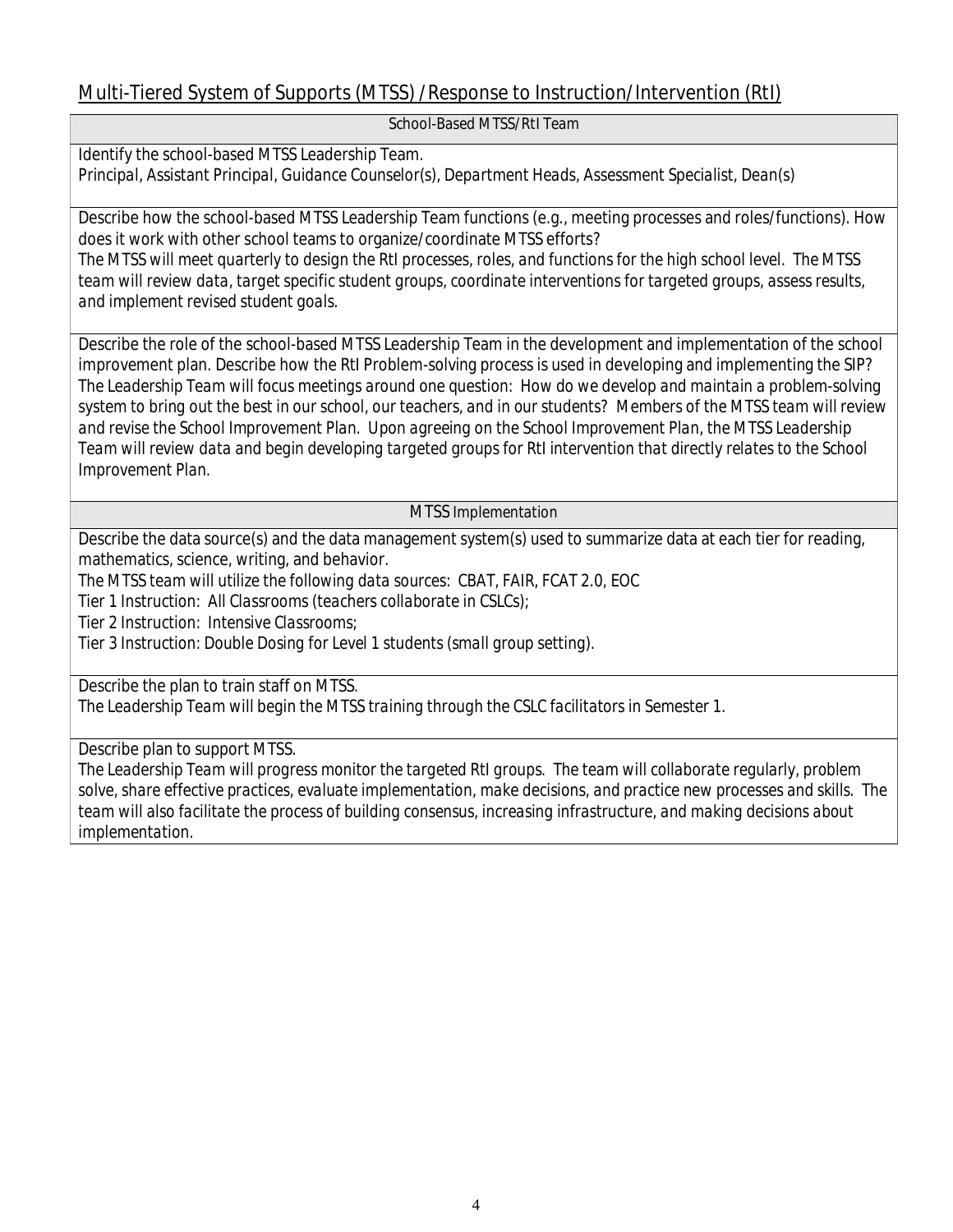### **School Advisory Council (SAC)**

# *SAC Membership Compliance*

The majority of the SAC members are not employed by the school district. The SAC is composed of the principal and an appropriately balanced number of teachers, education support employees, students (for middle and high school only), parents, and other business and community members who are representative of the ethnic, racial, and economic community served by the school. Please verify the statement above by selecting "Yes" or "No" below.

 $\boxtimes$  Yes  $\Box$  No

If No, describe the measures being taken to comply with SAC requirements.

| \$1,200.00 |
|------------|
|            |
| \$3,000.00 |
|            |
|            |
|            |
|            |
|            |
|            |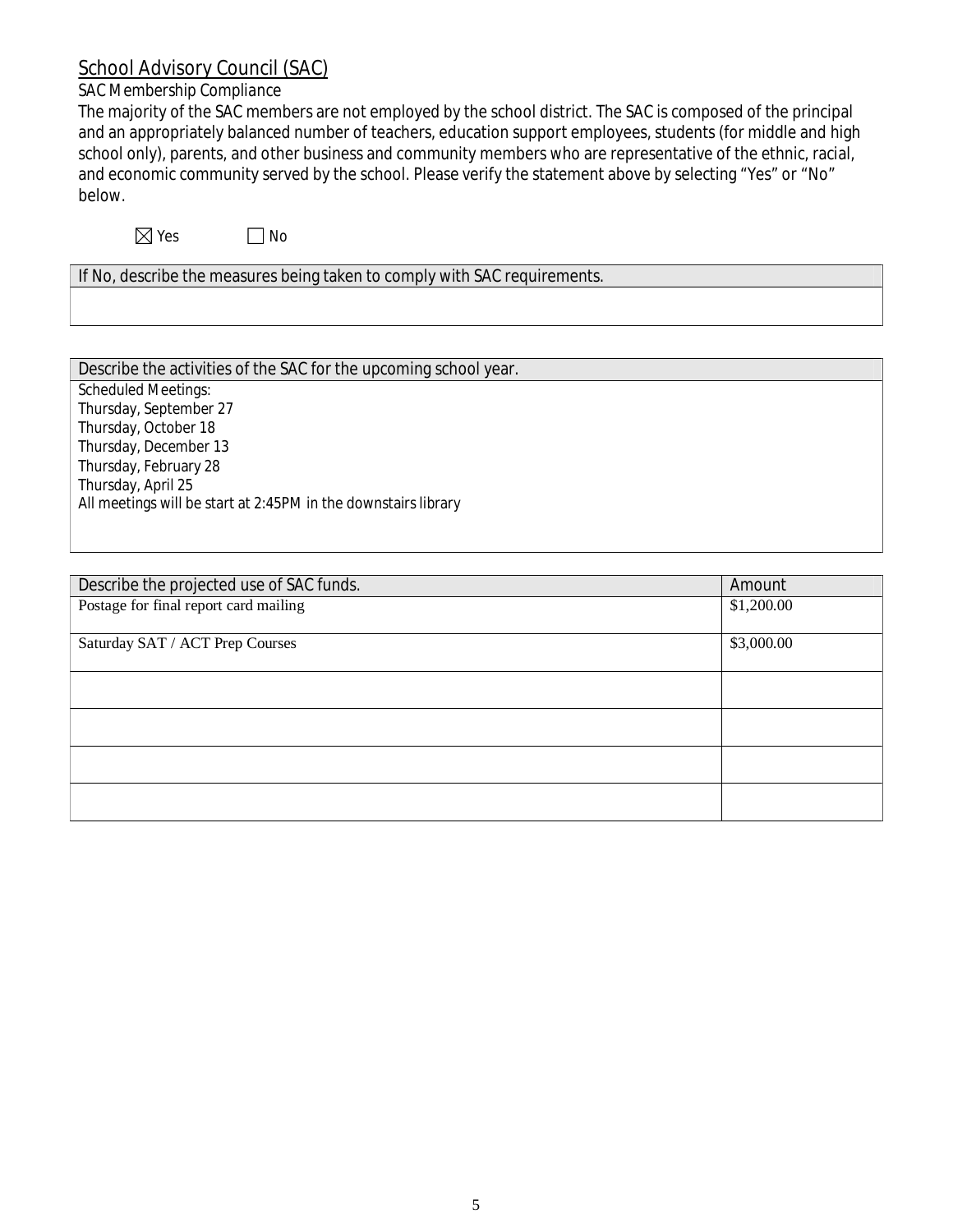| <b>OPTIONAL IMPROVEMENT GOAL AREAS</b>          |                                                                                                                                                |  |  |  |
|-------------------------------------------------|------------------------------------------------------------------------------------------------------------------------------------------------|--|--|--|
| FCAT 2.0 Reading                                | Scoring Level 3                                                                                                                                |  |  |  |
| FCAT 2.0 Reading                                | Scoring Levels 4 & 5                                                                                                                           |  |  |  |
| FCAT 2.0 Reading                                | Percent Making Learning Gains                                                                                                                  |  |  |  |
| FCAT 2.0 Reading                                | Percent of Lowest 25% Making Learning Gains                                                                                                    |  |  |  |
| Florida Alternative Assessment Reading          | Scoring Levels 4, 5, & 6                                                                                                                       |  |  |  |
| Florida Alternative Assessment Reading          | Scoring Levels 7, 8 & 9                                                                                                                        |  |  |  |
| Florida Alternative Assessment Reading          | Percent Making Learning Gains                                                                                                                  |  |  |  |
| Florida Alternative Assessment Reading          | Percent of Lowest 25% Making Learning Gains                                                                                                    |  |  |  |
| Reading                                         | Subgroups making progress/reducing achievement gap:<br>Economically Disadvantaged, SWD, ELL, White, Black, Hispanic,<br>Asian, American Indian |  |  |  |
| FCAT 2.0 Math, Algebra I, Geometry              | Scoring Level 3                                                                                                                                |  |  |  |
| FCAT 2.0 Math, Algebra I, Geometry              | Scoring Levels 4 & 5                                                                                                                           |  |  |  |
| FCAT 2.0 Math, Algebra I, Geometry              | Percent Making Learning Gains                                                                                                                  |  |  |  |
| FCAT 2.0 Math, Algebra I, Geometry              | Percent of Lowest 25% Making Learning Gains                                                                                                    |  |  |  |
| Florida Alternative Assessment Math             | Scoring Levels 4, 5, & 6                                                                                                                       |  |  |  |
| Florida Alternative Assessment Math             | Scoring Levels 7, 8 & 9                                                                                                                        |  |  |  |
| Florida Alternative Assessment Math             | Percent Making Learning Gains                                                                                                                  |  |  |  |
| Florida Alternative Assessment Math             | Percent of Lowest 25% Making Learning Gains                                                                                                    |  |  |  |
| FCAT 2.0 Math, Algebra I, Geometry              | Subgroups making progress/reducing achievement gap:<br>Economically Disadvantaged, SWD, ELL, White, Black, Hispanic,<br>Asian, American Indian |  |  |  |
| FCAT 2.0 Science                                | Scoring Level 3                                                                                                                                |  |  |  |
| FCAT 2.0 Science                                | Scoring Levels 4 & 5                                                                                                                           |  |  |  |
| Florida Alternative Assessment Science          | Scoring Levels 4, 5, & 6                                                                                                                       |  |  |  |
| Florida Alternative Assessment Science          | Scoring Levels 7, 8 & 9                                                                                                                        |  |  |  |
| <b>Biology End-of-Course</b>                    | Scoring Level 3                                                                                                                                |  |  |  |
| <b>Biology End-of-Course</b>                    | Scoring Levels 4 & 5                                                                                                                           |  |  |  |
| FCAT Writing                                    | Scoring Level 3 or Higher                                                                                                                      |  |  |  |
| FCAT Writing                                    | Scoring Level 4 or Higher                                                                                                                      |  |  |  |
| Florida Alternative Assessment Writing          | Scoring Levels 4 or Higher                                                                                                                     |  |  |  |
| Civics End-of-Course                            | Scoring Level 3                                                                                                                                |  |  |  |
| Civics End-of-Course                            | Scoring Levels 4 & 5                                                                                                                           |  |  |  |
| History End-of-Course                           | Scoring Level 3                                                                                                                                |  |  |  |
| History End-of-Course                           | Scoring Levels 4 & 5                                                                                                                           |  |  |  |
| Attendance                                      |                                                                                                                                                |  |  |  |
| Suspension                                      |                                                                                                                                                |  |  |  |
| <b>Dropout Preventions</b>                      |                                                                                                                                                |  |  |  |
| Parent Involvement                              |                                                                                                                                                |  |  |  |
| Science, Technology, Engineering, & Math (STEM) |                                                                                                                                                |  |  |  |
| Career & Technical Education                    |                                                                                                                                                |  |  |  |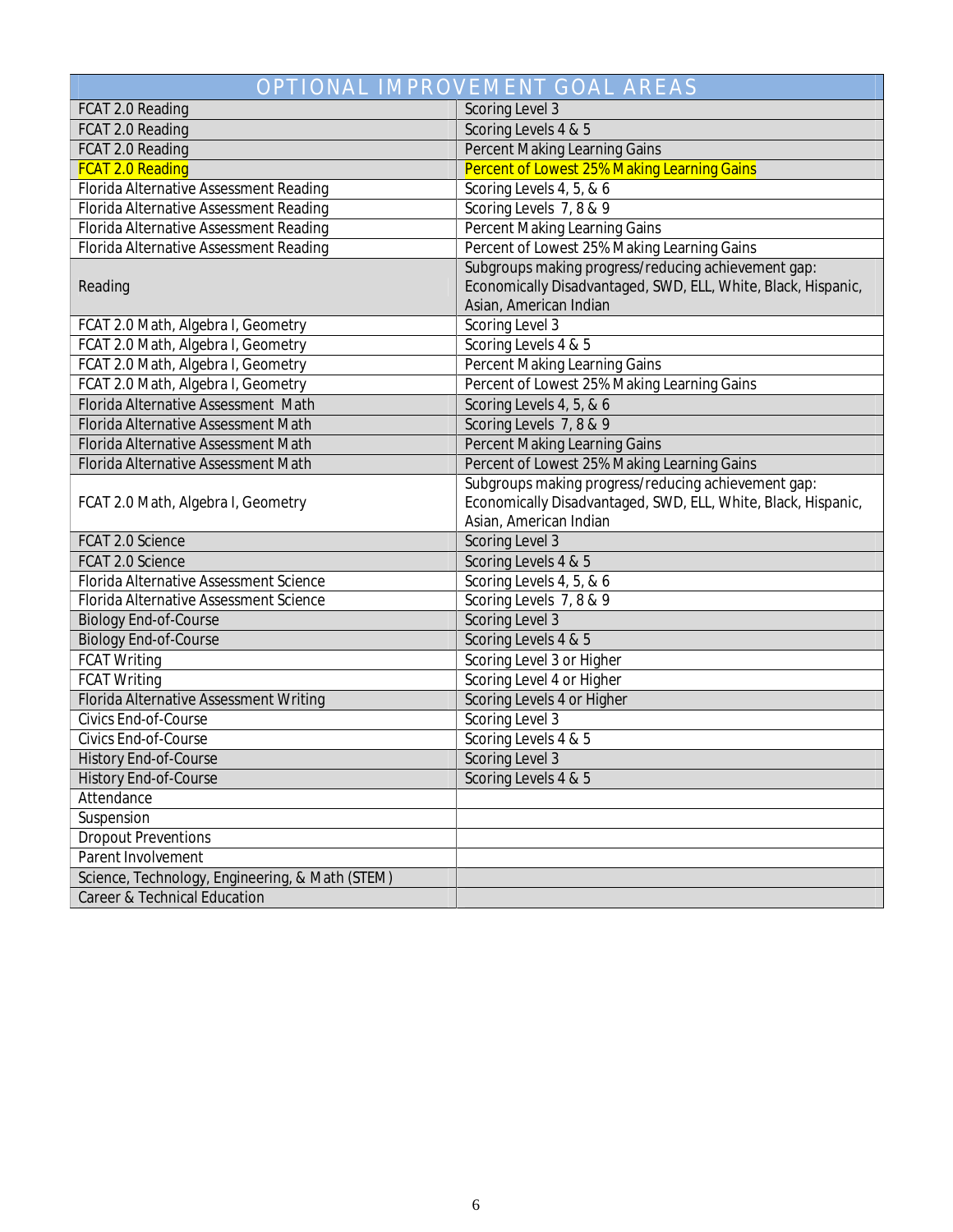Please check "yes"on those components that are part of your school plan (those elements that are essential to all plans and required by FLDOE have been checked):

| DA/FLDOE Required School Improvement Components                                                                           | Components<br>Included in<br>School/District<br>School<br>Improvement<br>Template? |
|---------------------------------------------------------------------------------------------------------------------------|------------------------------------------------------------------------------------|
| Data Analysis                                                                                                             | $Yes$ $\overline{X}$                                                               |
| Lesson Study / Learning Communities (curricular small learning communities)                                               | $Yes$ $\overline{X}$                                                               |
| Multi-Tiered System of Support (MTSS)/Response to Intervention (RtI)                                                      | Yes $\boxtimes$                                                                    |
| Increasing Student Achievement                                                                                            | Yes $\boxtimes$                                                                    |
| Florida Alternate Assessment (FAA)                                                                                        | Yes                                                                                |
| Comprehensive English Learning Assessment (CELLA)                                                                         | Yes                                                                                |
| Annual Measurable Objectives (In six years school will reduce their achievement gap by 50% in<br>reading and mathematics) | Yes                                                                                |
| End-of-Course Subject Areas                                                                                               | Yes                                                                                |
| Postsecondary Readiness                                                                                                   | Yes                                                                                |
| Dropout Prevention                                                                                                        | Yes                                                                                |
| Academic Intervention                                                                                                     | Yes                                                                                |
| Professional Development                                                                                                  | $Yes$ $X$                                                                          |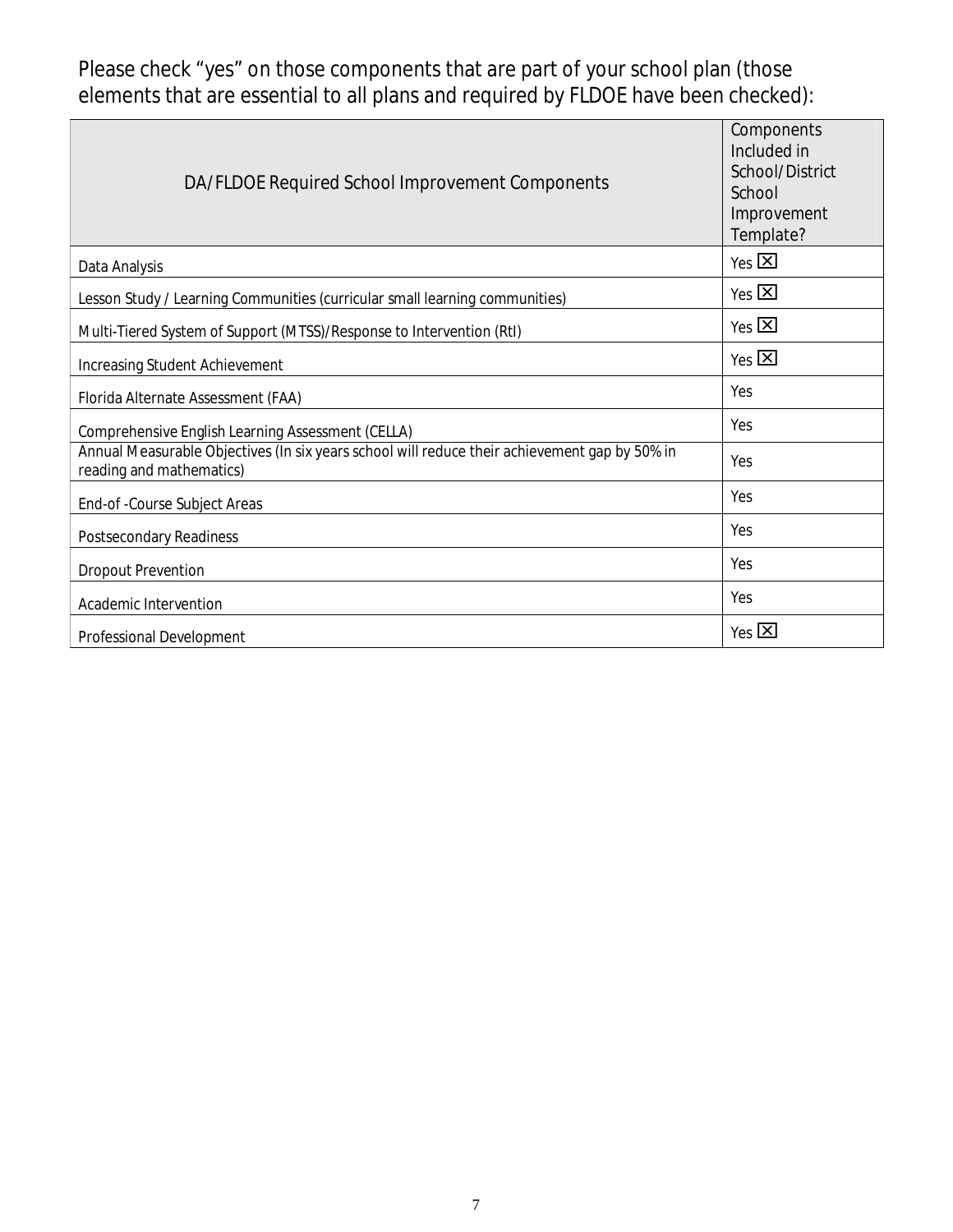| Improvement Area:                                                                                                                                                                                                                                                                                                                                                                                           |                                                                                                                                                                                                                                                                                                                                                                                                                                                          |  |  |
|-------------------------------------------------------------------------------------------------------------------------------------------------------------------------------------------------------------------------------------------------------------------------------------------------------------------------------------------------------------------------------------------------------------|----------------------------------------------------------------------------------------------------------------------------------------------------------------------------------------------------------------------------------------------------------------------------------------------------------------------------------------------------------------------------------------------------------------------------------------------------------|--|--|
| Goal 1:<br>Based on the 2011-12 FCAT Reading data, the percentage of the lowest 25%<br>making learning gains increased from 46% in 2011 to 54% in 2012. Our<br>expectation for the 2012-13 school year is a 6% increase which will result in<br>60 % of the lowest reading quartile making learning gains.                                                                                                  | Graphic/Data/Chart to Support Goal and/or Outcome:                                                                                                                                                                                                                                                                                                                                                                                                       |  |  |
| Student Group 1:                                                                                                                                                                                                                                                                                                                                                                                            | 2011-12 Data                                                                                                                                                                                                                                                                                                                                                                                                                                             |  |  |
| 2012 - 2013<br>2011-12<br><b>Current Level of Performance</b><br>Expected (%)<br>Actual (%)<br>Actual (%)<br>54%<br>60%<br>Data Analysis:<br>Monitor CBAT 1 and 2<br>Monitor FAIR 1, 2, and 3<br>Analyze data from both tests listed above as well as DAR data for intensive<br>reading students.<br>Analyze previous 2 years of FCAT 2.0 reading strands for group and student<br>needs.                   | 10th Gr. Reading Levels & Reporting Categories<br>9th Gr. Reading Levels & Reporting Categories<br>Level 4<br>Lee 5<br>ILHS 2010-11<br>LHS 2011-12<br><b>DISTRICT 2011-12</b><br># LHS 2010-11<br>LHS 2011-12<br>62<br><b>DISTRICT 2011-12</b><br>Percent<br>Vocabulary<br>Reading Application<br><b>BLHS 2010-11</b><br>LHS 2011-122<br>Lit Analysis<br>Reading Applicatio<br><b>DISTRICT 2011-1</b><br><b>BLHS 2010-11</b><br>LHS 2011-122<br>73<br>75 |  |  |
| Professional Development:                                                                                                                                                                                                                                                                                                                                                                                   | 2012-13 Outcome Data: (completed at end of 2012-13 school year)                                                                                                                                                                                                                                                                                                                                                                                          |  |  |
| Performance Matters Data Analysis workshop during Data Days for teachers<br>to analyze all of the above data points for group and individual student<br>needs.<br>Teachers work in curricular small learning communities sharing best<br>practices while creating DOK leveled unified assessments for student data<br>collection.<br>Teachers will attend Common Core Reading training throughout the year. |                                                                                                                                                                                                                                                                                                                                                                                                                                                          |  |  |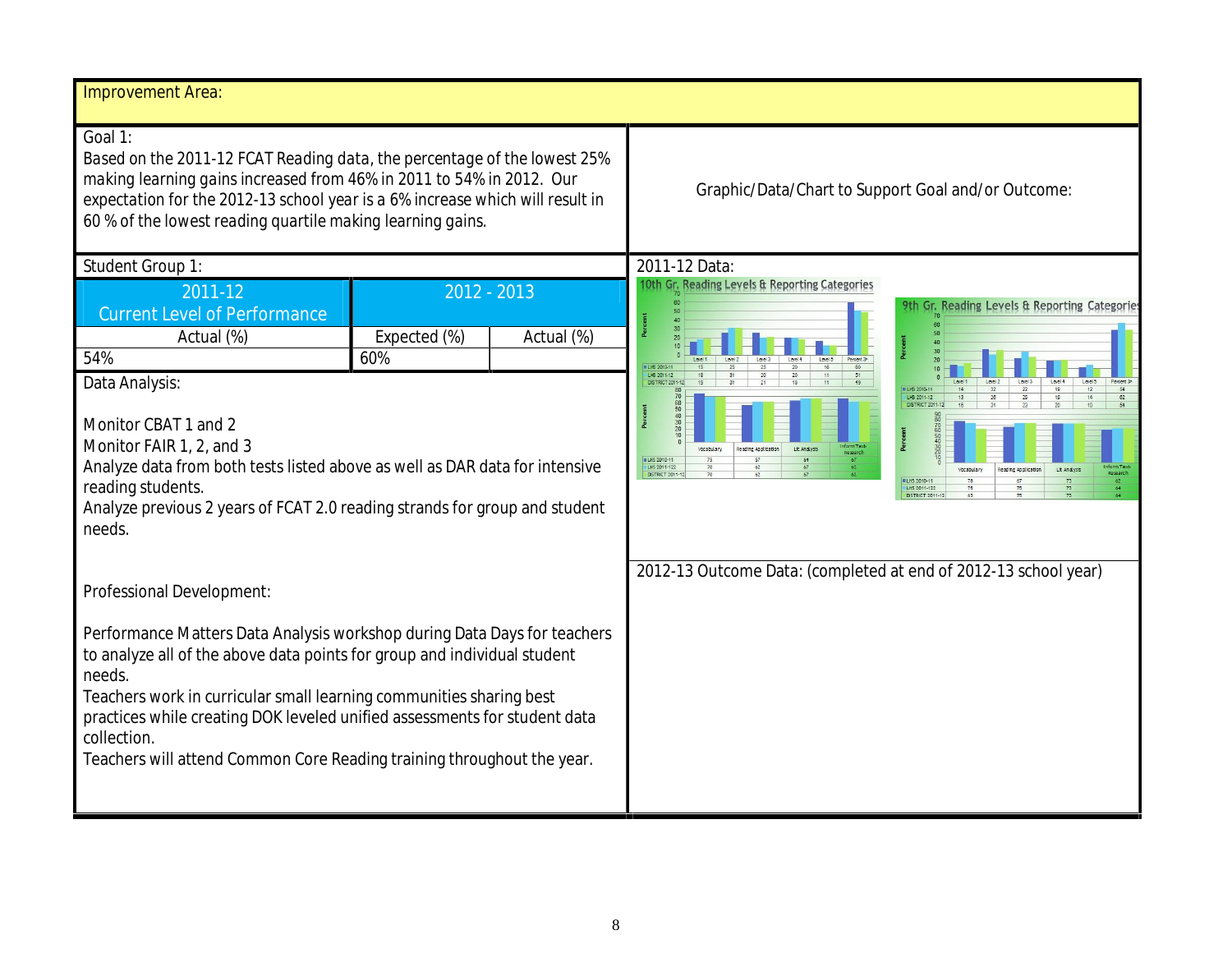|                                                       | Goal 1: Strategy/Action Plan 1                                                                                                                                                                                                                                                                                             |                                                    | Goal 1: Strategy/Action Plan 2                                                                                                                                                                                                                                                                                           |  |
|-------------------------------------------------------|----------------------------------------------------------------------------------------------------------------------------------------------------------------------------------------------------------------------------------------------------------------------------------------------------------------------------|----------------------------------------------------|--------------------------------------------------------------------------------------------------------------------------------------------------------------------------------------------------------------------------------------------------------------------------------------------------------------------------|--|
| Strategy/Action Steps                                 | Determine core instructional needs by reviewing<br>FCAT 2.0 strands, FAIR, and CBAT assessment<br>data. Create a master schedule that reflects the<br>needs of the students and train the guidance<br>counselors as to the appropriate placement<br>based on the needs of the student. Then place<br>students accordingly. | Strategy/Action Steps                              | Once students are appropriately placed in a<br>course that meets the required academic<br>needs, teachers will create lessons and<br>instruction that is based on student need.<br>data, and standards (benchmarks) with DOK<br>(Depth of Knowledge) unified course<br>assessment and DOK analysis of student<br>results |  |
| Anticipated Barrier                                   | Funding: The ability to meet the needs of all the<br>students through the master schedule will<br>require additional units. This can only be<br>accomplished by either shifting a unit or adding<br>a unit.                                                                                                                | Anticipated Barrier                                | Time. Finding the time for the teachers to<br>collegially share best practices, create<br>appropriate lessons, design DOK unified<br>assessments with DOK question analyses is a<br>major barrier.                                                                                                                       |  |
| Resources (Human,<br>Material)                        | New scheduling program                                                                                                                                                                                                                                                                                                     | Resources (Human,<br>Material)                     | Data Days / course specific consumables /<br><b>CSLCs</b>                                                                                                                                                                                                                                                                |  |
| Funds Needed/Allocated                                | Allocated                                                                                                                                                                                                                                                                                                                  | <b>Funds Needed/Allocated</b>                      | Allocated                                                                                                                                                                                                                                                                                                                |  |
| Team/Person<br>Responsible for Progress<br>Monitoring | administrator, department heads, teachers,<br>literacy coach                                                                                                                                                                                                                                                               | Team/Person Responsible<br>for Progress Monitoring | administrators, department heads, teachers                                                                                                                                                                                                                                                                               |  |
| <b>Action Step Progress</b><br>Monitoring             | Monitor specific rosters of students who are<br>double dosed in Gen Ed and ESE Reading classes.                                                                                                                                                                                                                            | <b>Action Step Progress</b><br>Monitoring          | Monitor student success on unified<br>assessment; revise as needed                                                                                                                                                                                                                                                       |  |
| Status (HI, MD, SAT, EXC)                             | Year End:<br>Midyear:                                                                                                                                                                                                                                                                                                      | Status (HI, MD, SAT, EXC)                          | Midyear:<br>Year End:                                                                                                                                                                                                                                                                                                    |  |
|                                                       | Status Code: HI- High Need: Achieved very little gains, if any, MD - Moderate Need: Achieved moderate gains, but NOT reached proficiency target, SAT - Satisfactory: Achieved<br>significant gains, but NOT reached proficiency target, EXC-Excellent: Achieved significant gains and reached proficiency                  |                                                    |                                                                                                                                                                                                                                                                                                                          |  |
| Measure of Effectiveness                              |                                                                                                                                                                                                                                                                                                                            | Measure of Effectiveness                           |                                                                                                                                                                                                                                                                                                                          |  |